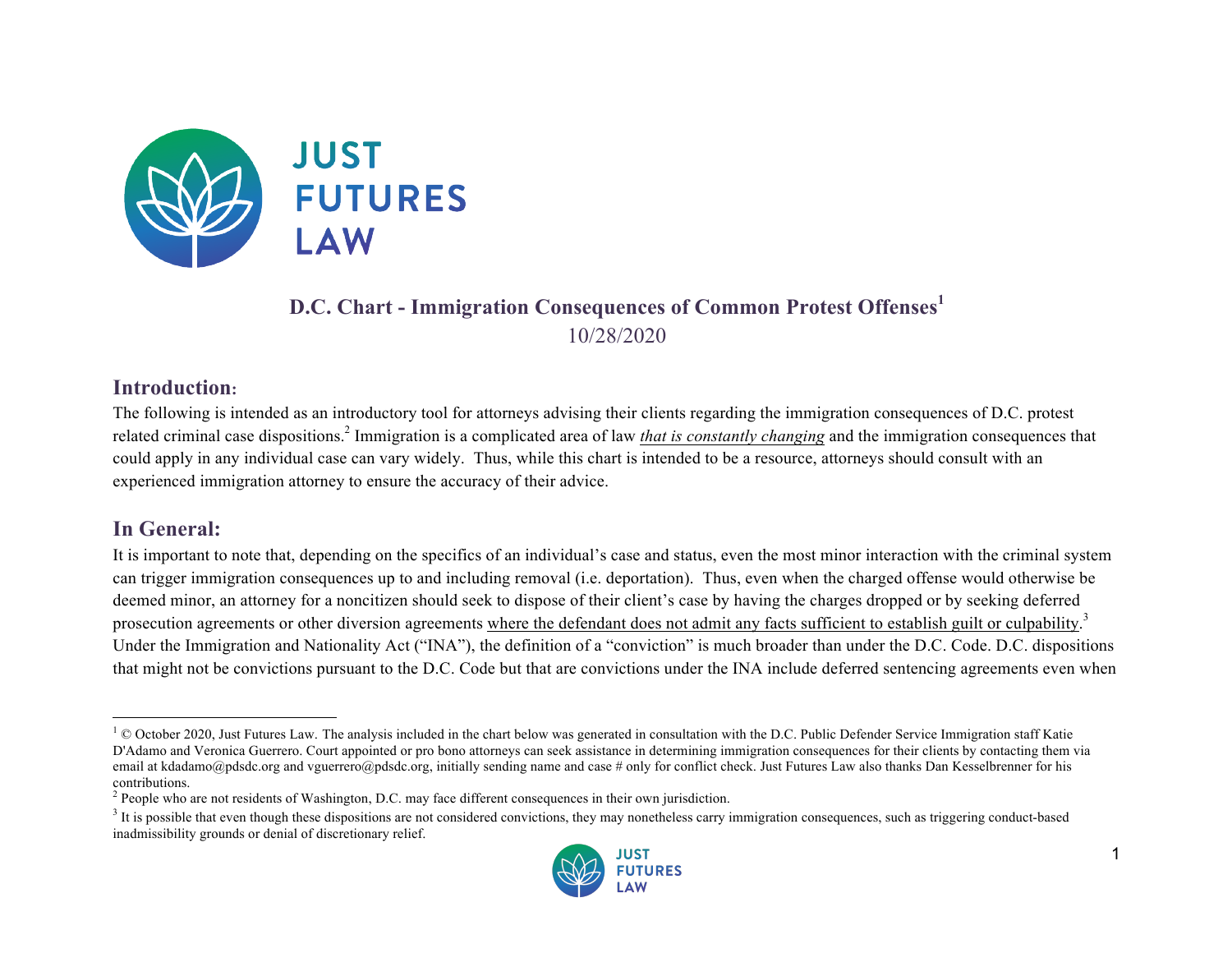they result in withdrawal of a plea and dismissal,<sup>4</sup> and convictions that are set aside under the Youth Act.<sup>5</sup> However, it is important to note that even dispositions that are not considered convictions under the D.C. Code or under the INA may nonetheless carry immigration consequences, for example by triggering conduct-based inadmissibility grounds or denial of discretionary relief.

Where a disposition that will count as "conviction" cannot be attained, certain offenses are more likely to result in immigration consequences up to and including placement in removal proceedings and deportation. In those circumstances, attorneys should attempt to negotiate for pleas that do not trigger specific deportability grounds.

Below is a chart of common offenses that could potentially be charged in connection with a protest-related arrest. The chart addresses the likelihood that convictions for the included offenses will give rise to grounds for removal. Identifying the potential grounds of removability triggered by a particular offense is often insufficient in and of itself to determine the immigration consequences of a particular conviction; additional immigration consequences may arise from the offenses described in the chart, such as the denial of naturalization, adjustment of status, inadmissibility, or the denial of discretionary relief from removal. Further, there are also specific types of immigration status, such as Deferred Action for Childhood Arrivals ("DACA") and Temporary Protected Status ("TPS"), which have distinct criminal bars, and are ultimately discretionary in nature and can be revoked even absent specified convictions. For example, TPS can be revoked if an individual is convicted of two misdemeanors punishable by 5 days or more or of one felony. DACA also has very specific criminal bars. <sup>6</sup> **Defense attorneys must have a complete understanding of their client's immigration and criminal history in order to provide accurate advice concerning the immigration consequences of a conviction.**

Even though D.C. law treats attempt offenses for crimes other than crimes of violence as misdemeanors punishable only by a maximum of 180 days imprisonment and/or a fine – *see* https://code.D.C.council.us/D.C./council/code/sections/22-1803.html – if pursuant to the INA the completed offense would be considered a crime involving moral turpitude ("CIMT") or an aggravated felony, then INA typically treats an attempt to commit such offense as a CIMT or aggravated felony as well.

D.C.'s sentencing guidelines, which only apply in felony cases, are voluntary. This means that attorneys can use the severity of possible immigration consequences to negotiate for a plea or sentence below the typical range. This can also be especially important when attempting to negotiate a sentence in order to avoid possible immigration consequences. That said, unless the attorney and prosecutor agree to a D.C. Crim Pro R. 11  $(c)(1)(c)$  plea, judges almost always sentence within the guidelines.

<sup>&</sup>lt;sup>6</sup> See this important summary of DACA related bars: https://www.ilrc.org/sites/default/files/documents/ilrc-2012-daca\_chart.pdf



<sup>4</sup> *See* Matter of Pickering, 23 I&N Dec. 621 (BIA 2003).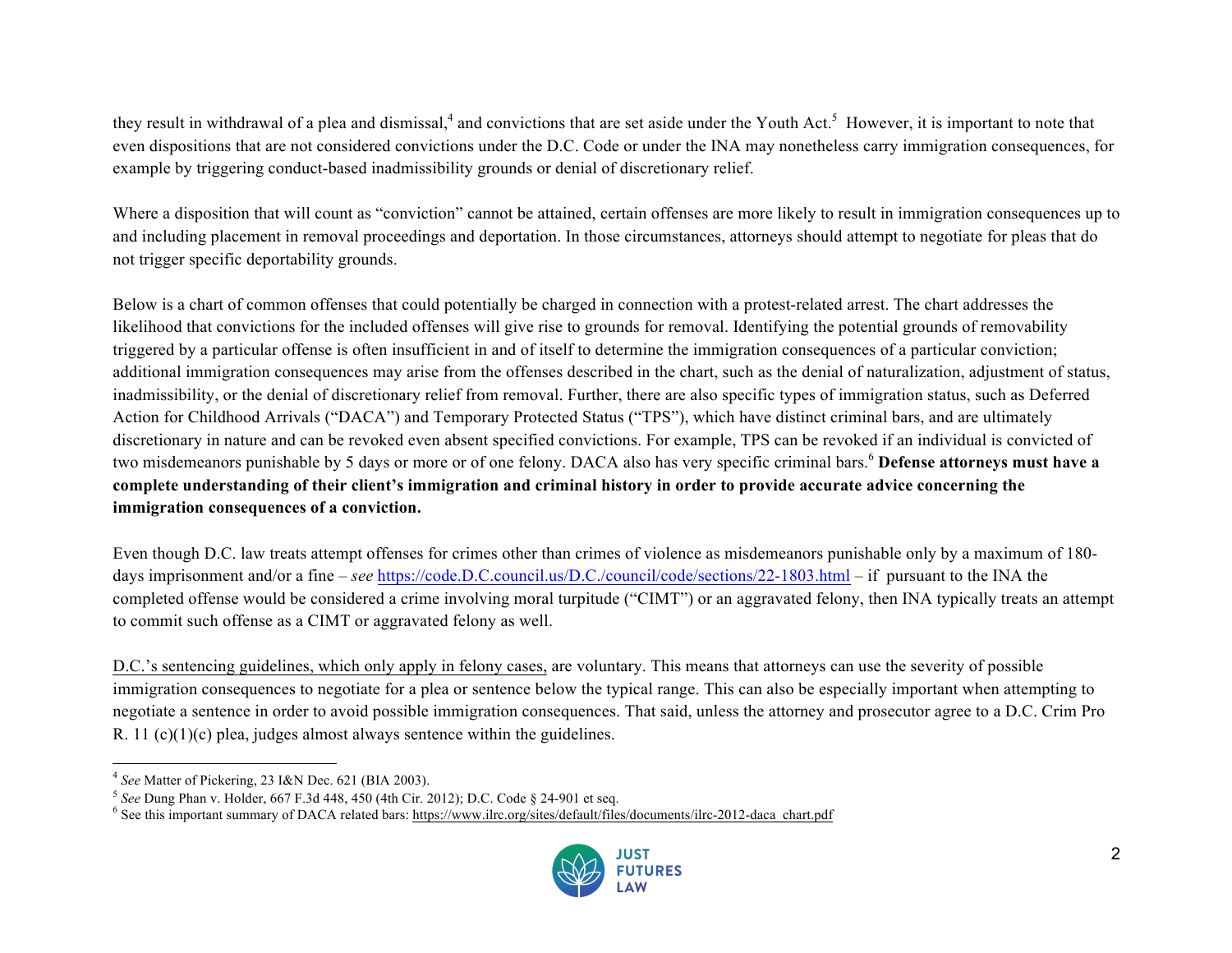# **Offenses<sup>7</sup>**

#### **Curfews**

| <b>Offense</b>                                                              | <b>Sentence</b>                                                                                     | <b>Notes</b>                                                                                                                                                                                         | Is it an Aggravated<br>Felony (AF), Crime<br><b>Involving Moral</b><br>Turpitude (CIMT), or<br><b>Other Removability</b><br>Ground? <sup>8</sup> | <b>Suggestions for Possible</b><br><b>Alternate Plea</b> |
|-----------------------------------------------------------------------------|-----------------------------------------------------------------------------------------------------|------------------------------------------------------------------------------------------------------------------------------------------------------------------------------------------------------|--------------------------------------------------------------------------------------------------------------------------------------------------|----------------------------------------------------------|
| $§$ 2–1543. Curfew<br>authority; defenses;<br>enforcement and<br>penalties. | Fine (up to $$500$ )<br>Community service                                                           | Covers minors and<br>adults                                                                                                                                                                          | No (strict liability offense)                                                                                                                    |                                                          |
| $§$ 24–2203.4 Curfew<br>ordered under emergency<br>powers                   | three hundred dollars<br>$(\$300)$ , or by<br>imprisonment for not<br>more than ten $(10)$<br>days. | https://twitter.com/Rachel<br>Sadon/status/1267281840<br>731275265<br>https://D.C.ist.com/story/2<br>$0/05/31/mayor-muriel-$<br>bower-institutes-a-sunday-<br>night-curfew-starting-at-<br>$11-p-m/$ | N <sub>0</sub>                                                                                                                                   | **Note DACA and TPS<br>may be implicated here.           |

<sup>&</sup>lt;sup>8</sup> As noted in the introduction, conviction of two misdemeanors punishable by 5 days or more of potential jail time or one felony will also result in revocation of TPS status. DACA status has separate criminal disqualifiers available here: https://www.ilrc.org/sites/default/files/documents/ilrc-2012-daca\_chart.pdf.



 $7$  Chart information and analysis current as of 10/28/2020.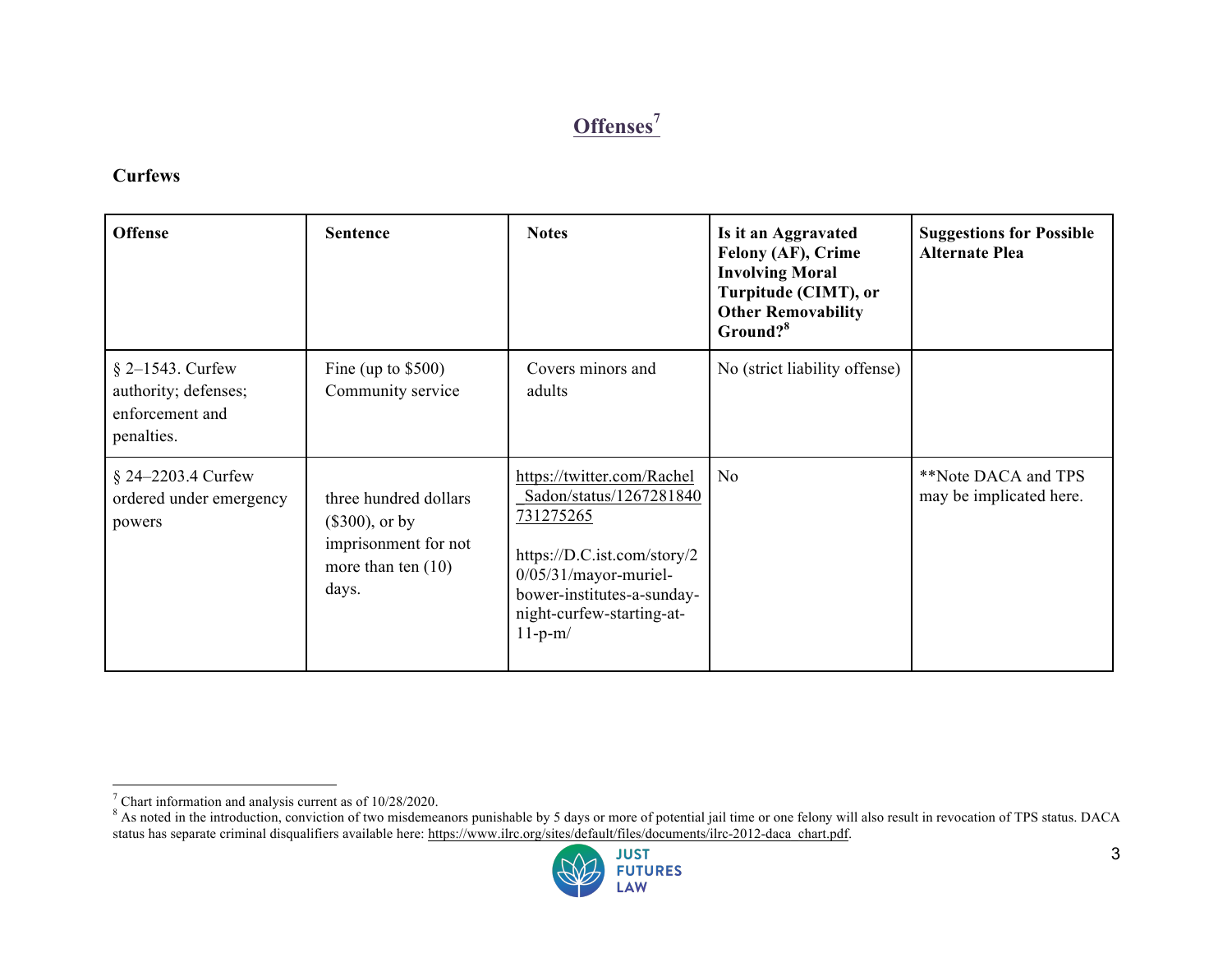#### **Masks**

| Offense                                  | Sentence                                                                                                                                                  | <b>Notes</b> | AF/CIMT/GMC                    | <b>Suggestions for Possible</b><br>Alternate Plea |
|------------------------------------------|-----------------------------------------------------------------------------------------------------------------------------------------------------------|--------------|--------------------------------|---------------------------------------------------|
| § 22–3312.03. Wearing<br>hoods or masks. | a misdemeanor punishable<br>by a fine not more than the<br>amount set forth in $\S$ 22-<br>3571.01, or imprisonment<br>not to exceed 180 days, or<br>both |              | Not AF<br><b>CIMT</b> Unlikely |                                                   |

### **Arson, Looting**

| <b>Offense</b>                                                                     | <b>Sentence</b>                                                                                            | <b>Notes</b>                                          | <b>AF/CIMT/GMC</b>                                                                                                                                                                                                                                                  | <b>Suggestions for Possible</b><br><b>Alternate Plea</b>                                                                                                                                                                                                                                                       |
|------------------------------------------------------------------------------------|------------------------------------------------------------------------------------------------------------|-------------------------------------------------------|---------------------------------------------------------------------------------------------------------------------------------------------------------------------------------------------------------------------------------------------------------------------|----------------------------------------------------------------------------------------------------------------------------------------------------------------------------------------------------------------------------------------------------------------------------------------------------------------|
| §22–303. Malicious<br>Burning, Destruction, or<br>Injury of Another's<br>Property. | 180 days (for damage)<br>valuing less than<br>$$1000$ ; 10 years<br>(damage valuing more<br>than $$1000$ ) | This includes any<br>attempted damage to<br>property. | Crime involving moral<br>turpitude (CIMT).<br>Misdemeanor version $=$<br>petty offense if only<br>CIMT conviction.<br>Felony version possibly<br>charged as an<br>aggravated felony if<br>sentence of one year or<br>more imposed<br>(includes suspended)<br>time). | Pursue Unlawful Entry<br>$§22-3302$ or Trespass<br>$(\$22-3301)$<br>as an alternative<br>Possible alternative: If<br>someone cannot get a<br>safer plea and does not<br>want to go to trial, then<br>allocuting to an<br>attempted to injure<br>property without malice<br>would be the safest<br>disposition. |

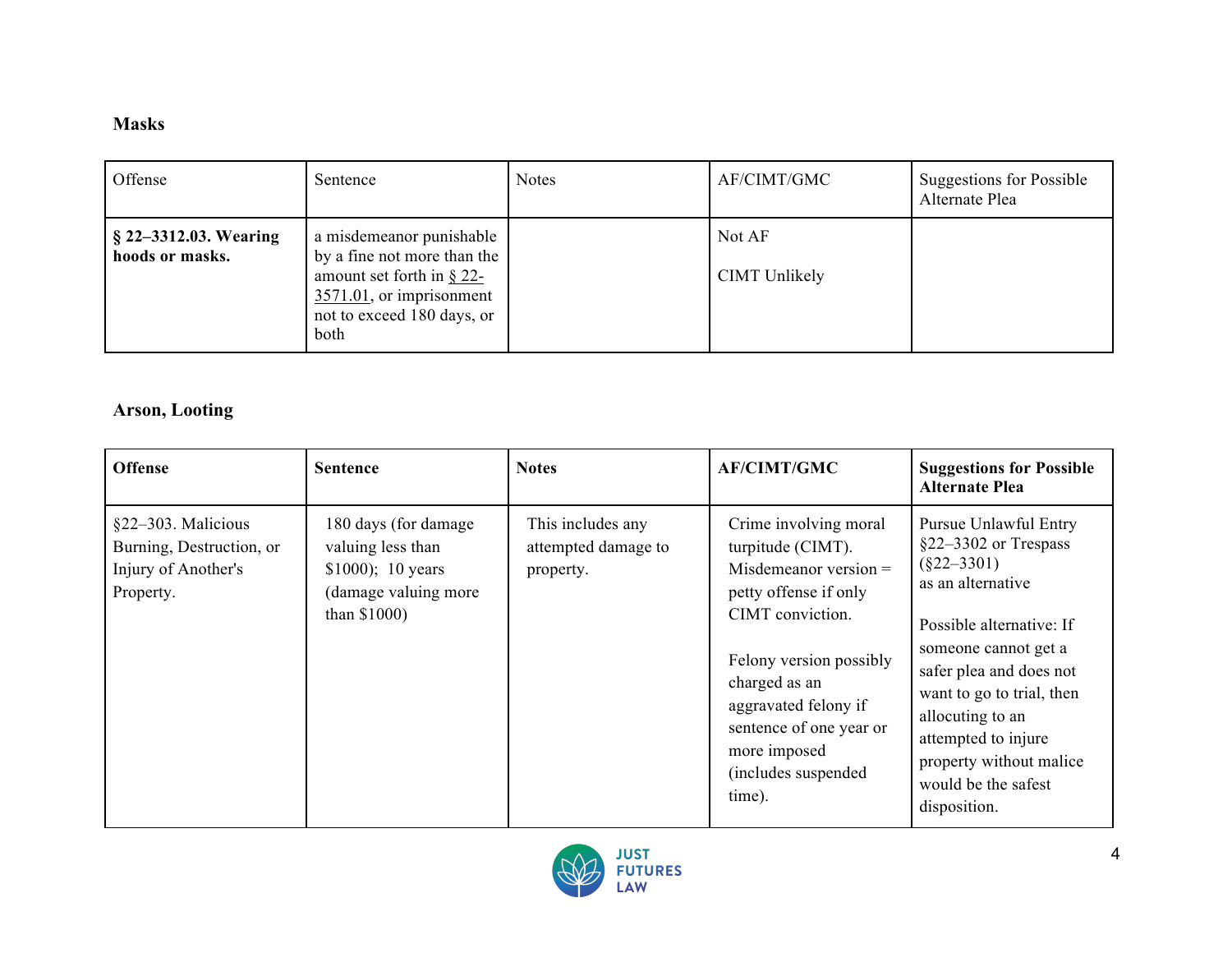# **Assault and Battery**

| <b>Offense</b>                                                                   | <b>Sentence</b> | <b>Notes</b>                                                                      | <b>AF/CIMT/Etc</b>                                                                                                                                                                                                                                                                                                                                                                                                               | <b>Suggestions for Possible</b><br><b>Alternate Plea</b>                                                                                                                          |
|----------------------------------------------------------------------------------|-----------------|-----------------------------------------------------------------------------------|----------------------------------------------------------------------------------------------------------------------------------------------------------------------------------------------------------------------------------------------------------------------------------------------------------------------------------------------------------------------------------------------------------------------------------|-----------------------------------------------------------------------------------------------------------------------------------------------------------------------------------|
| § 22–402. Assault with<br>Intent to Commit<br>Mayhem or with<br>Dangerous Weapon | Up to 10 years  | These are offenses<br>against a person.<br>Victims can bring this<br>against you. | Likely CIMT.<br>Possible aggravated<br>felonies if sentence of 1<br>year or more imposed<br>(with exception of<br>misdemeanor version)<br>(tho good defense<br>ADW is not COV<br>under 18 USC $16(a)$ )                                                                                                                                                                                                                          | Seek alternative plea of<br>simple misdemeanor<br>assault under §22-<br>404a1, unlawful entry,<br>or disorderly conduct<br>under preferred<br>subsections<br>(highlighted below)  |
| § 22-403. Assault with<br>Intent to Commit Any<br>Other Offense                  | Up to 5 years   |                                                                                   | The minimum conduct<br>should not be a CIMT, but<br>there could be a problem<br>with showing a realistic<br>probability. If forced to<br>plead to this offense and a<br>defendant didn't want to<br>go to trial, then<br>affirmatively allocuting to<br>intending to commit an<br>offense that did not<br>involve moral turpitude<br>would be safest disposition<br>(e.g. trespass or plain)<br>simple assault (not on a<br>PO() | Seek alternative plea of<br>simple misdemeanor<br>assault under §22-<br>404a1, unlawful entry,<br>or disorderly conduct<br>under preferred<br>subsections<br>(highlighted below). |

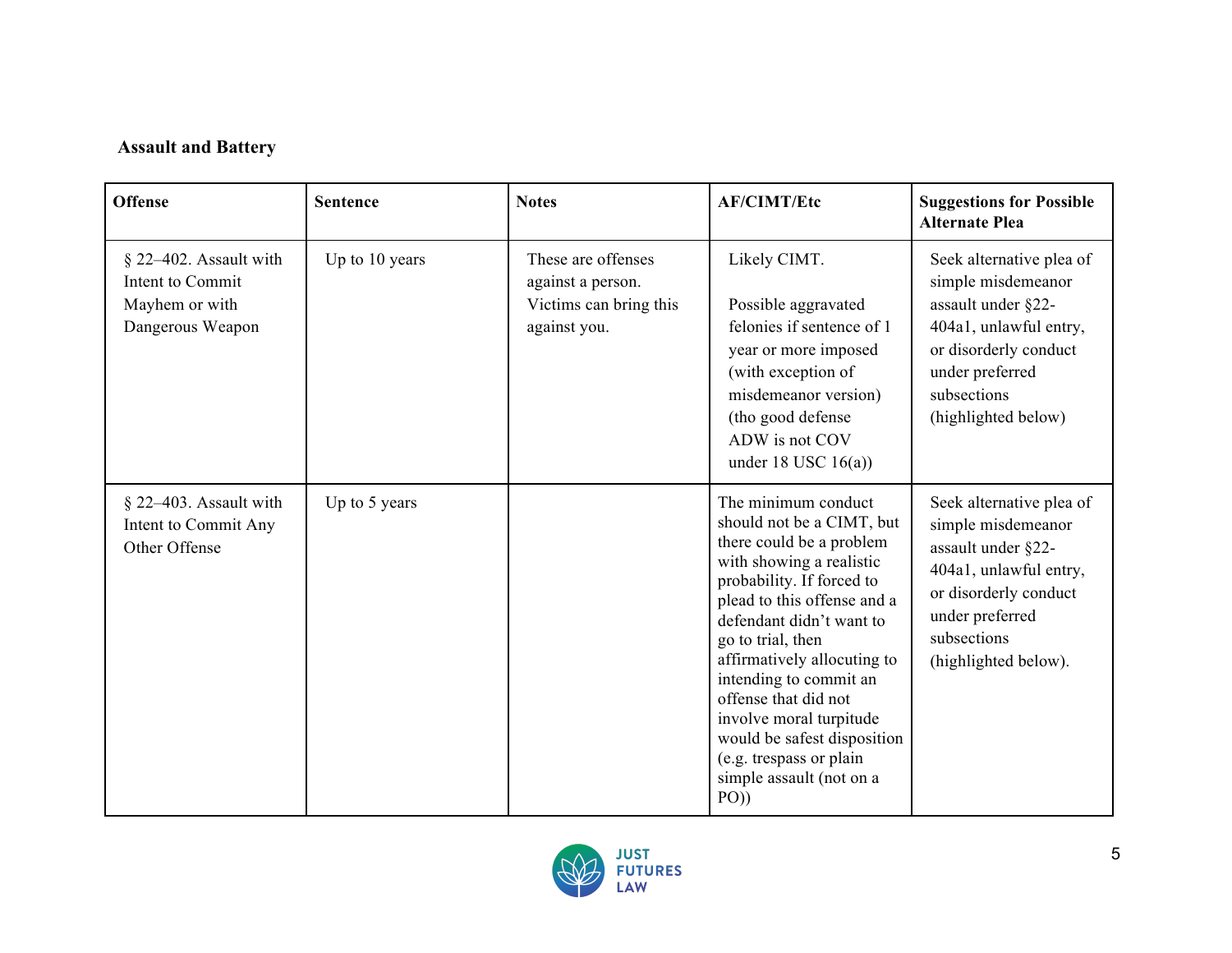| $\S$ 22–404.(a)(2).<br>Assault causing<br>significant injury | Up to 3 years                          | <b>CIMT</b><br>AF if sentence is 1 year or<br>more | Seek alternative plea of<br>simple misdemeanor<br>assault under §22-<br>404a1, unlawful entry,<br>or disorderly conduct<br>under preferred<br>subsections<br>(highlighted below) |
|--------------------------------------------------------------|----------------------------------------|----------------------------------------------------|----------------------------------------------------------------------------------------------------------------------------------------------------------------------------------|
| $$22-404.1.$<br><b>Aggravated Assault</b>                    | Up to 10 or up to 5<br>years (attempt) | <b>CIMT</b><br>AF is sentence is 1 year or<br>more | Seek alternative plea of<br>simple misdemeanor<br>assault under §22-<br>404a1, unlawful entry,<br>or disorderly conduct<br>under preferred<br>subsections<br>(highlighted below) |

#### **Assault and Battery on a Police Office/Security Guard:**

*Assault and Battery on police officers or other offenses related to law enforcement those who might be police officers e.g. security guards*

| <b>Offense</b>                                                                                                         | <b>Sentence</b>                                    | <b>Notes</b>                                                                                                                                        | <b>AF/CIMT/Etc</b>                                                                                                                 | <b>Suggestions for Possible</b><br><b>Alternate Plea</b>                                                                               |
|------------------------------------------------------------------------------------------------------------------------|----------------------------------------------------|-----------------------------------------------------------------------------------------------------------------------------------------------------|------------------------------------------------------------------------------------------------------------------------------------|----------------------------------------------------------------------------------------------------------------------------------------|
| $\S$ 22–405. Assault on<br>Member of Police<br>Force, Campus or<br>University Special<br>Police, or Fire<br>Department | $\S$ 22–405 (b)<br>Misdemeanor, up to 6<br>months. | Includes "any licensed"<br>special police officer"<br>such as a private<br>security guard. This<br>means that any alleged<br>injuries to a security | Conviction for<br>misdemeanor APO<br>under section b is<br>unlikely to be a CIMT<br>because it does not<br>require specific intent | Seek alternative plea of<br>simple misdemeanor<br>assault under §22-<br>404a1 as first choice.<br>Second choice<br>misdemeanor version |

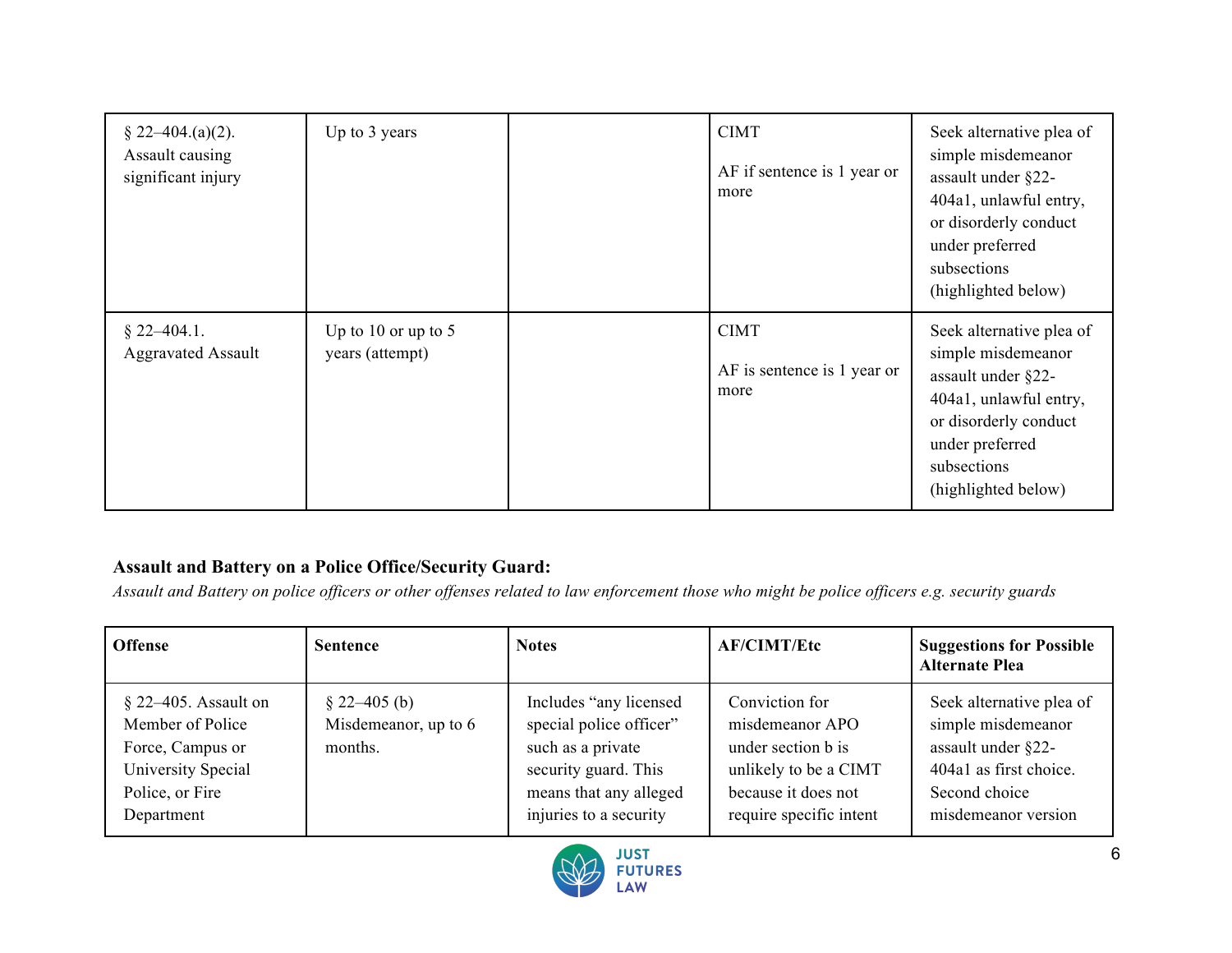|                                                                                                            | § 22–405 (c) Felony,<br>up to 10 years        | guard will carry a<br>higher sentence.      | to injure and does not<br>require that the assault<br>causes injury; and even<br>if it is, subject to petty<br>offense exception;<br>Felony APO under<br>subsection (c) likely<br>$CIMT + possible AF$ if<br>sentence is 1 year or<br>more | under $\S22 - 405(b)$                                                                                                       |
|------------------------------------------------------------------------------------------------------------|-----------------------------------------------|---------------------------------------------|--------------------------------------------------------------------------------------------------------------------------------------------------------------------------------------------------------------------------------------------|-----------------------------------------------------------------------------------------------------------------------------|
| § 22–405.01. Resisting<br>Arrest by Individual<br>Reasonably Believed to<br>be Law Enforcement<br>Officer. | Up to 10 years                                |                                             | Resisting arrest<br>possible CIMT<br>AF unlikely but seek<br>sentence less than one<br>year to be safe                                                                                                                                     | Seek alternative plea of<br>misdemeanor assault<br>under §22-404a1.                                                         |
| § 22-1404. Falsely<br><b>Impersonating Public</b><br>Officer or Minister                                   | not less than 1 year nor<br>more than 3 years |                                             | False impersonation<br>likely CIMT<br>AF unlikely                                                                                                                                                                                          | Possible alternative plea of<br>22-1409. Use of official<br>insignia; penalty for<br>unauthorized use. Likely<br>not a CIMT |
| $§$ 22-1931.<br>Obstructing,                                                                               | 180 days                                      | If a person interferes or<br>does not allow | Possible CIMT, petty<br>offense if only CIMT                                                                                                                                                                                               | § 22-1321. Disorderly<br>Conduct                                                                                            |

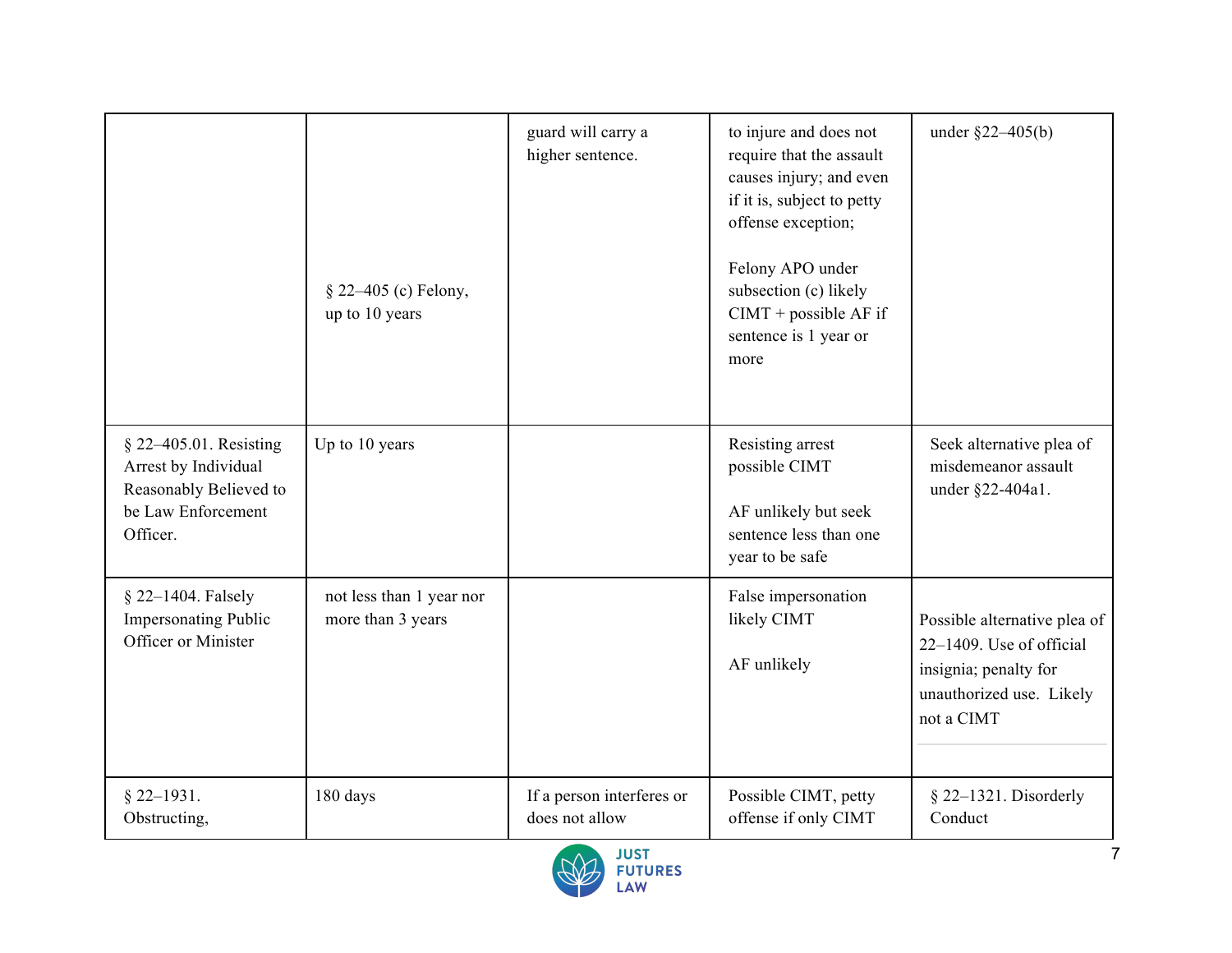| Preventing, or<br>Interfering with<br>Reports to or Requests<br>for Assistance from<br>Law Enforcement<br>Agencies, Medical<br>Providers, or Child<br><b>Welfare Agencies</b> | someone to enter a<br>space to provide help,<br>this is one offense that<br>could be applied. | Not AF because term<br>of imprisonment is not<br>a year |  |
|-------------------------------------------------------------------------------------------------------------------------------------------------------------------------------|-----------------------------------------------------------------------------------------------|---------------------------------------------------------|--|
|-------------------------------------------------------------------------------------------------------------------------------------------------------------------------------|-----------------------------------------------------------------------------------------------|---------------------------------------------------------|--|

### **Offenses against law and order**

| Offense                                                 | Sentence                                  | <b>Notes</b>                                                                                                                                                                                                                          | AF/CIMT/GMC                                                                                          | <b>Suggestions for Possible</b><br>Alternate Plea      |
|---------------------------------------------------------|-------------------------------------------|---------------------------------------------------------------------------------------------------------------------------------------------------------------------------------------------------------------------------------------|------------------------------------------------------------------------------------------------------|--------------------------------------------------------|
| $§$ 22–1301. Affrays.                                   | Not more than 180<br>days                 | The offense is not defined<br>by the statute but it<br>"appears to occur<br>whenever two persons<br>fight in public." See<br>Hedgpeth v. Rahim, 213 F.<br>Supp. 3d 211, 223 (D.D.C.<br>2016), affd, 893 F.3d 802<br>(D.C. Cir. 2018). | Likely not a CIMT<br>See<br>In the Matter of O-----, 4 I.<br>& N. Dec. 301 (BIA)<br>1951).<br>Not AF | N/A                                                    |
| § 22-1307. Crowding,<br>Obstructing, or<br>Incommoding. | Misdemeanor, and not<br>more than 90 days |                                                                                                                                                                                                                                       | Unlikely to be CIMT<br>Not AF                                                                        | N/A                                                    |
| $§$ 22–1321. Disorderly                                 | Misdemeanor, and not                      |                                                                                                                                                                                                                                       | 1321-a1; 1321a2; 1321a3<br>are possible CIMT if                                                      | Preferable subsections for<br>a plea are 1321b; 1321c; |

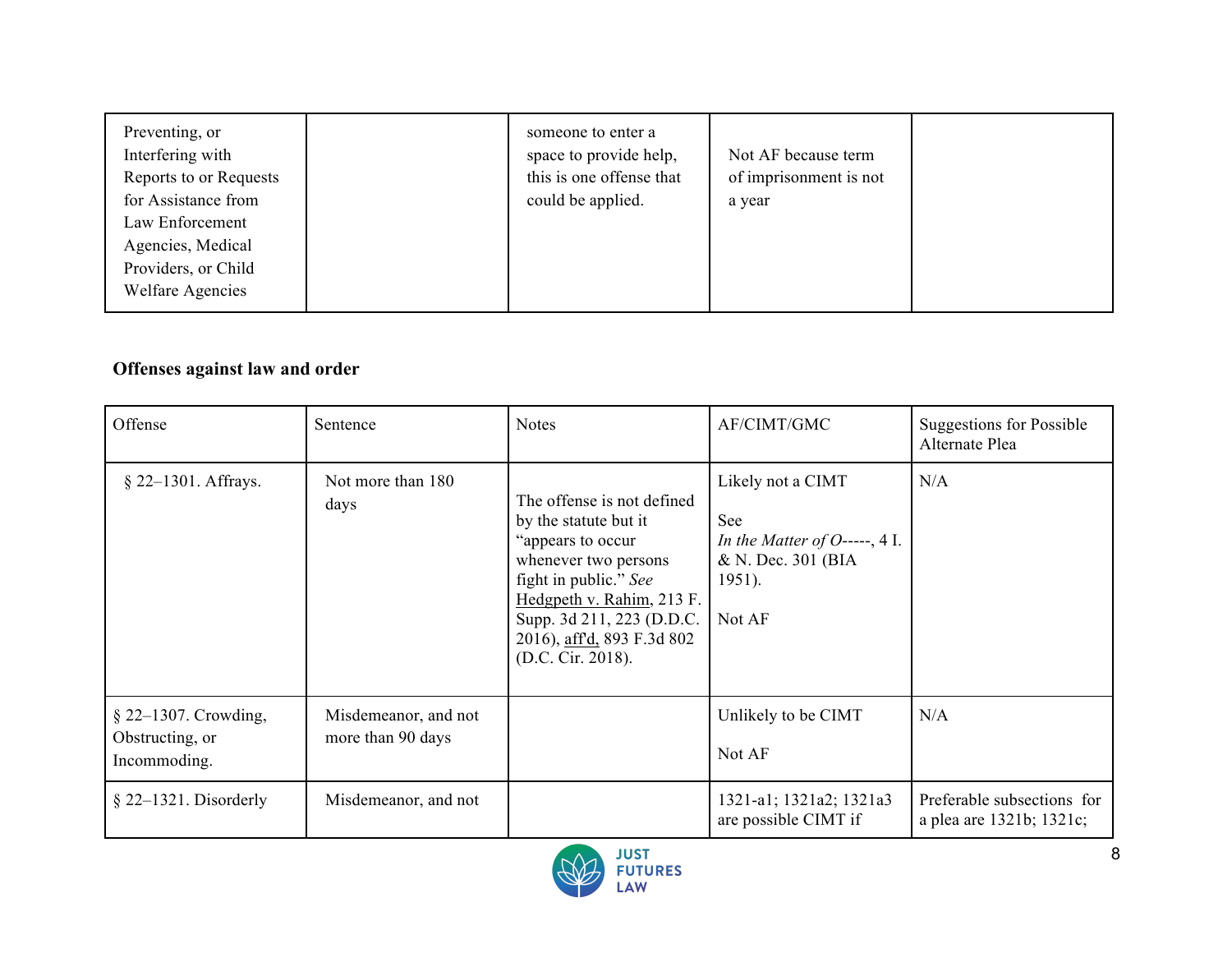| Conduct                                                                                                                                                                                                                                                                                                                                                                                                                                                                                                                                               | more than 90 days                                           |                                                                                                                                   | statute found to be<br>divisible;<br>Not AF                                                                                               | 1321-c1; 1321-d; 1321-e |
|-------------------------------------------------------------------------------------------------------------------------------------------------------------------------------------------------------------------------------------------------------------------------------------------------------------------------------------------------------------------------------------------------------------------------------------------------------------------------------------------------------------------------------------------------------|-------------------------------------------------------------|-----------------------------------------------------------------------------------------------------------------------------------|-------------------------------------------------------------------------------------------------------------------------------------------|-------------------------|
| $§$ 22-1309. Throwing<br>stones or other<br>missiles.<br>It shall not be lawful<br>for any person or<br>persons within the<br>District of Columbia to<br>throw any stone or<br>other missile in any<br>street, avenue, alley,<br>road, or highway, or<br>open space, or public<br>square, or enclosure, or<br>to throw any stone or<br>other missile from any<br>place into any street,<br>avenue, road, or<br>highway, alley, open<br>space, public square, or<br>inclosure, under a<br>penalty of not more<br>than \$500 for every<br>such offense. | penalty of not more than<br>\$500 for every such<br>offense | strict liability offense<br>involving only property<br>damage. In general, strict<br>liability crimes generally<br>are not CIMTs. | Unlikely CIMT, but if<br>divisible then<br>subsections $1 \& 2$ more<br>problematic<br>Petty offense only if<br>CIMT conviction<br>Not AF | N/A                     |
| $\S$ 22–1323. Obstructing<br>bridges connecting                                                                                                                                                                                                                                                                                                                                                                                                                                                                                                       | (1) Shall be fined not<br>less than \$1,000 and             | D.C. Code § 22-1323 does<br>not require an intent to                                                                              | CIMT unlikely                                                                                                                             | N/A                     |

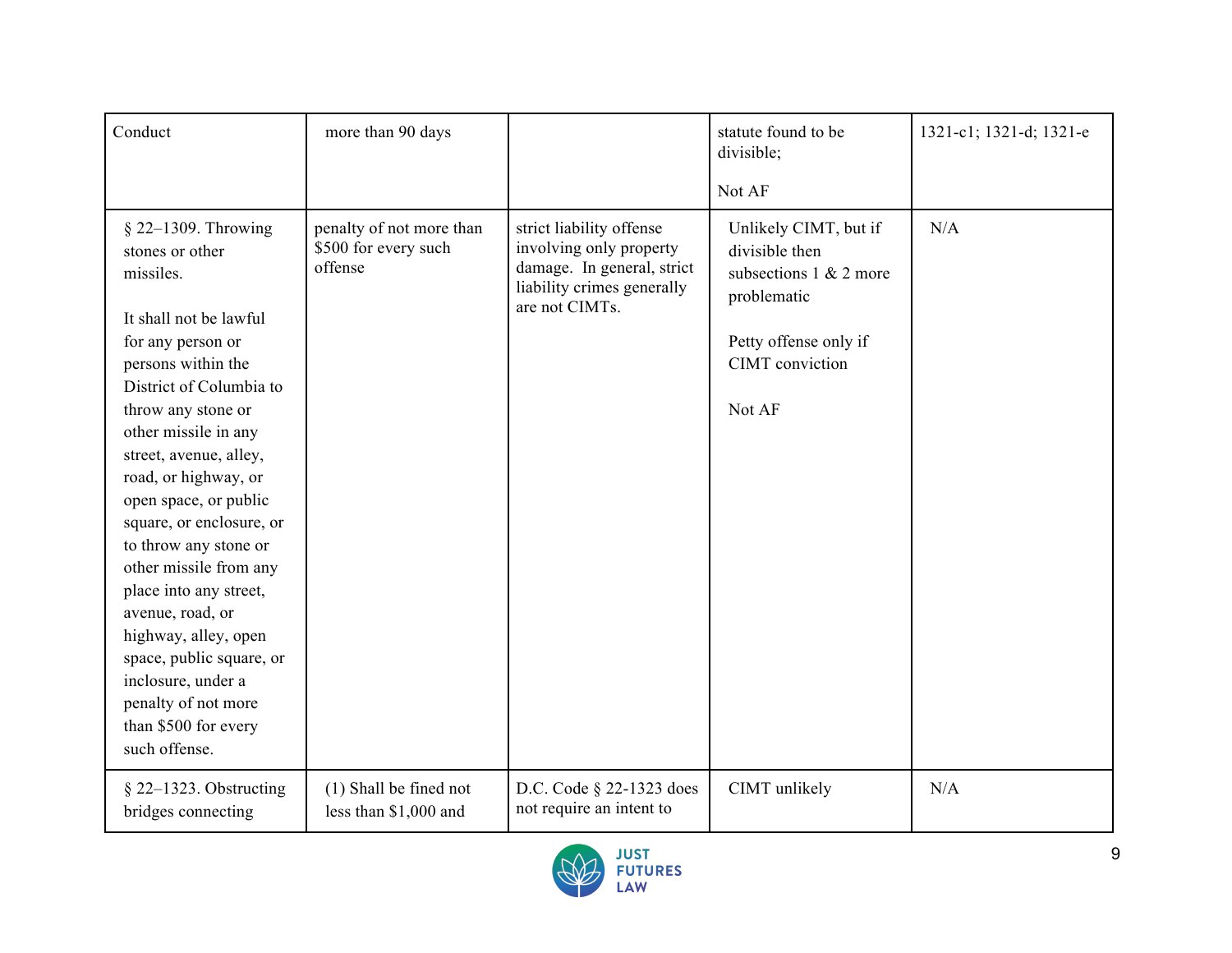| D.C. and Virginia.<br>"knowingly and<br>willfully obstructs any<br>bridge connecting the<br>District of Columbia<br>and the Commonwealth<br>of Virginia" | not more than \$5,000,<br>and in addition may be<br>imprisoned not more<br>than 30 days; or                                                                                     | achieve an immoral result<br>or willful disregard of an<br>inherent and substantial<br>risk that an immoral act<br>will occur, nor is the<br>conduct morally<br>reprehensible | Argument against<br>$CIMT w/r/t$ intent<br>requirement and<br>conduct.<br>Not AF   |                                                                                                                                                                                                                                                                       |
|----------------------------------------------------------------------------------------------------------------------------------------------------------|---------------------------------------------------------------------------------------------------------------------------------------------------------------------------------|-------------------------------------------------------------------------------------------------------------------------------------------------------------------------------|------------------------------------------------------------------------------------|-----------------------------------------------------------------------------------------------------------------------------------------------------------------------------------------------------------------------------------------------------------------------|
| § 22-3321. Obstructing<br>public highway.                                                                                                                | A fine for each offense<br>of not less than \$100<br>nor more than \$250 and<br>be imprisoned till the<br>fine and the costs of<br>suit and collection of<br>the same are paid. |                                                                                                                                                                               | Not CIMT.<br>Not AF.                                                               |                                                                                                                                                                                                                                                                       |
| $\S$ 22–1322. Rioting or<br>Inciting to Riot                                                                                                             | Max is 180 days unless<br>damages exceed \$5K,<br>then it is 10 years                                                                                                           | Broad statute                                                                                                                                                                 | CIMT and AF                                                                        | Disorderly conduct $\S$ 22-<br>1321. Generally<br>disorderly conduct and<br>breach of the peace<br>offenses are regulatory<br>offenses and thus not<br>CIMTs. Violations of $\S$<br>$22-1321$ are punishable by<br>a fine and/or no more than<br>90 days imprisonment |
| $§$ 22-1810. Threatening<br>to Kidnap or Injure a<br>Person or Damage His<br>Property                                                                    | Up to 20 years:                                                                                                                                                                 | Very broad statute and<br>can cover a lot of<br>conduct. Has a harsh<br>sentencing range.                                                                                     | Likely a CIMT<br>Possible aggravated<br>felony if sentence<br>imposed is 1 year or | Seek alternative plea of<br>simple misdemeanor<br>assault under §22-404a1 or<br>Attempted Threats under §<br>$22 - 404$                                                                                                                                               |

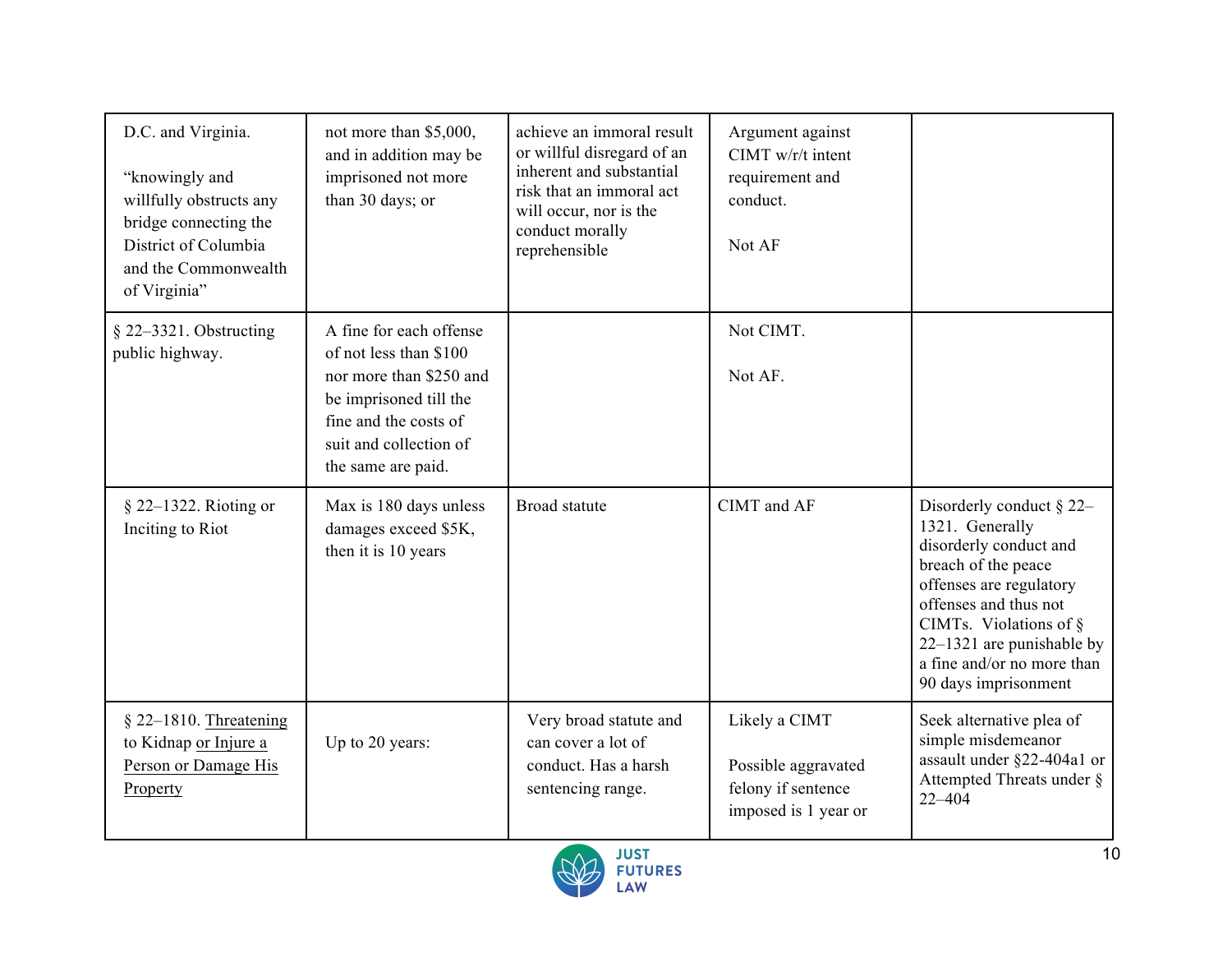| Whoever threatens<br>within the District of |  | more (some defenses)    |  |
|---------------------------------------------|--|-------------------------|--|
| Columbia to kidnap                          |  | Possible AF if sentence |  |
| any person or to injure                     |  | more than 1 year        |  |
| the person of another or                    |  |                         |  |
| physically damage the                       |  |                         |  |
| property of any person                      |  |                         |  |
| or of another person, in                    |  |                         |  |
| whole or in part                            |  |                         |  |

### **Trespassing, defacing buildings and unlawful imprisonment type offenses**

| <b>Offense</b>                                            | <b>Sentence</b>                        | <b>Notes</b>                                                                                                                                                               | <b>AF/CIMT/Etc</b>                                                                                                                                                                      | <b>Suggestions for Possible</b><br><b>Alternate Plea</b> |
|-----------------------------------------------------------|----------------------------------------|----------------------------------------------------------------------------------------------------------------------------------------------------------------------------|-----------------------------------------------------------------------------------------------------------------------------------------------------------------------------------------|----------------------------------------------------------|
| § 22-3302. Unlawful<br>entry on property                  | Misdemeanor, not<br>more than 180 days | This is standard<br>trespassing                                                                                                                                            | Unlikely CIMT<br>Not AF                                                                                                                                                                 | N/A                                                      |
| $§$ 22-3312.01.<br>Defacing Public or<br>Private Property | Not more than 180<br>days              | This includes graffiti<br>on someone's property<br>where the owner does<br>not consent<br>Also includes chalking<br>protest messages on<br>public and private<br>property. | Unlikely CIMT. There<br>are defenses with<br>respect to the requisite<br>intent and the statute is<br>overbroad with respect<br>to culpable conduct<br>(see chalking example)<br>Not AF | N/A                                                      |
| $§$ 22–2501. Possession                                   | Not more than 180                      | For using an object for                                                                                                                                                    | Not AF                                                                                                                                                                                  | N/A                                                      |

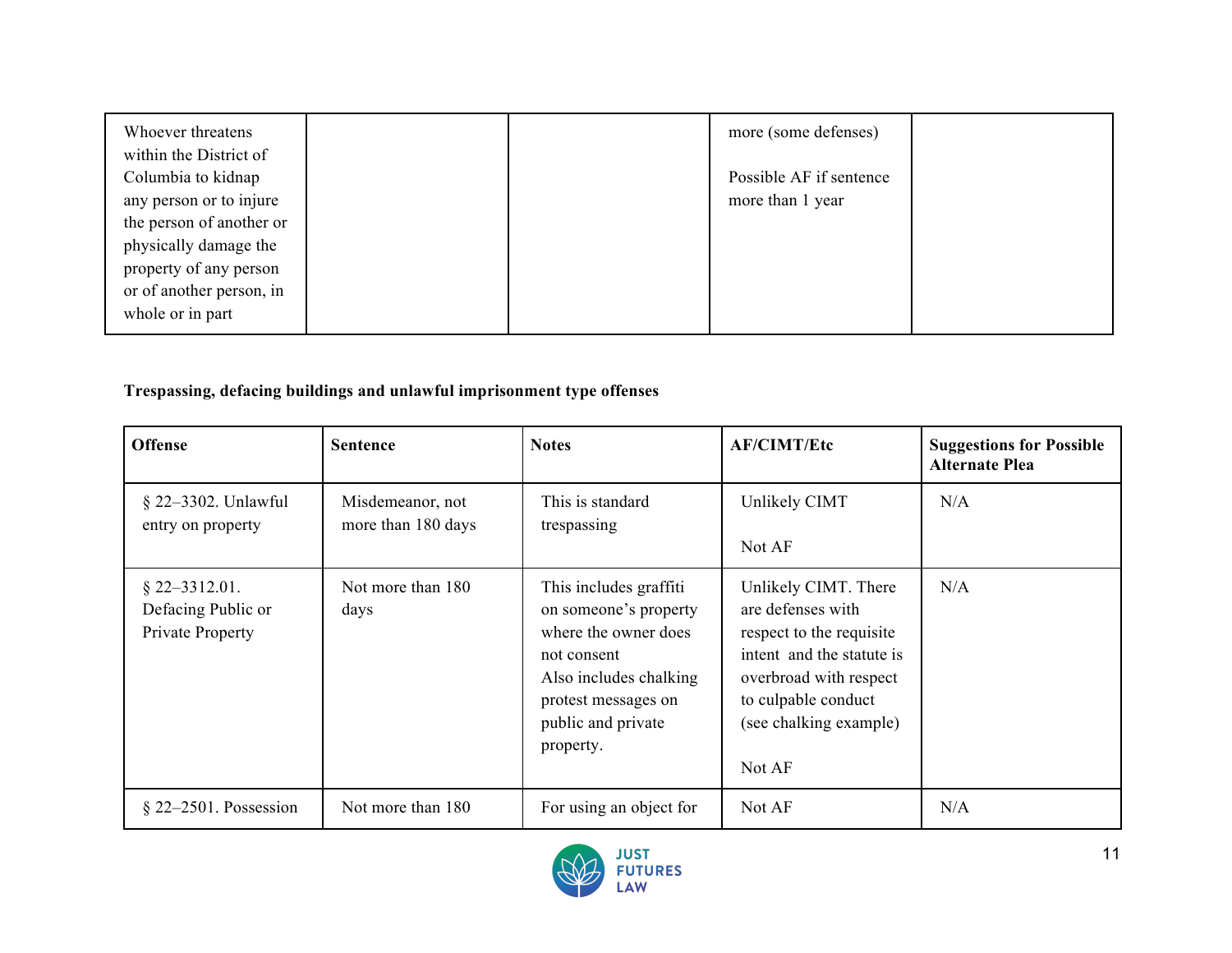| of implements of<br>crime; penalty.          | days                                      | purposes of<br>committing a crime.<br>Anything can count as<br>a tool of crime.                            | Not CIMT                                                                                                                                                                                                                       |                                                                                                                                                                                                                                                                                        |
|----------------------------------------------|-------------------------------------------|------------------------------------------------------------------------------------------------------------|--------------------------------------------------------------------------------------------------------------------------------------------------------------------------------------------------------------------------------|----------------------------------------------------------------------------------------------------------------------------------------------------------------------------------------------------------------------------------------------------------------------------------------|
| Burglary § 22-801.<br>Definition and Penalty | First degree: 5-30<br>Second degree: 2-15 | Building, but increases if<br>person/object inside<br>damaged or injured<br>More of a nighttime<br>offense | Likely CIMT unless the<br>intent to commit a crime<br>which is not a CIMT<br>Possible aggravated<br>felony especially if the<br>underlying crime is a<br>crime of violence or if the<br>sentence imposed is a year<br>or more. | § 22-3302. Unlawful<br>entry on property<br>If you can't avoid<br>burglary charge, the<br>most secure way to<br>plead to burglary while<br>avoiding an aggravated<br>felony conviction of<br>any type is to avoid a<br>sentence imposed of<br>one year or more, on<br>any single count |

# **Do D.C. Criminal Justice Agencies Work with ICE?**

Yes they do. While Mayor Bowser has stated that D.C. is a "sanctuary city," many agencies in the D.C. criminal legal system still cooperate with ICE. The D.C. criminal legal system is comprised of both D.C. and federal agencies, the latter of which are generally not subject to laws or policies passed by the D.C. Council or the Mayor. The D.C. agencies include the Office of Attorney General, the D.C. Jail, and the Metropolitan Police Department (MPD). The federal agencies consist of the U.S. Marshal Service, the Pretrial Services Agency, the Court Services and Offender Supervision Agency (CSOSA), the U.S. Attorney's Office, and the Bureau of Prisons, all of which cooperate with ICE in different ways.

As of October 2020, the D.C. Council was in the process of promulgating a final version of the Sanctuary Values Act, which addresses information-sharing with and transfers of custody between ICE and the D.C. Jail, in St. Elizabeths hospital, or by MPD. The temporary version of

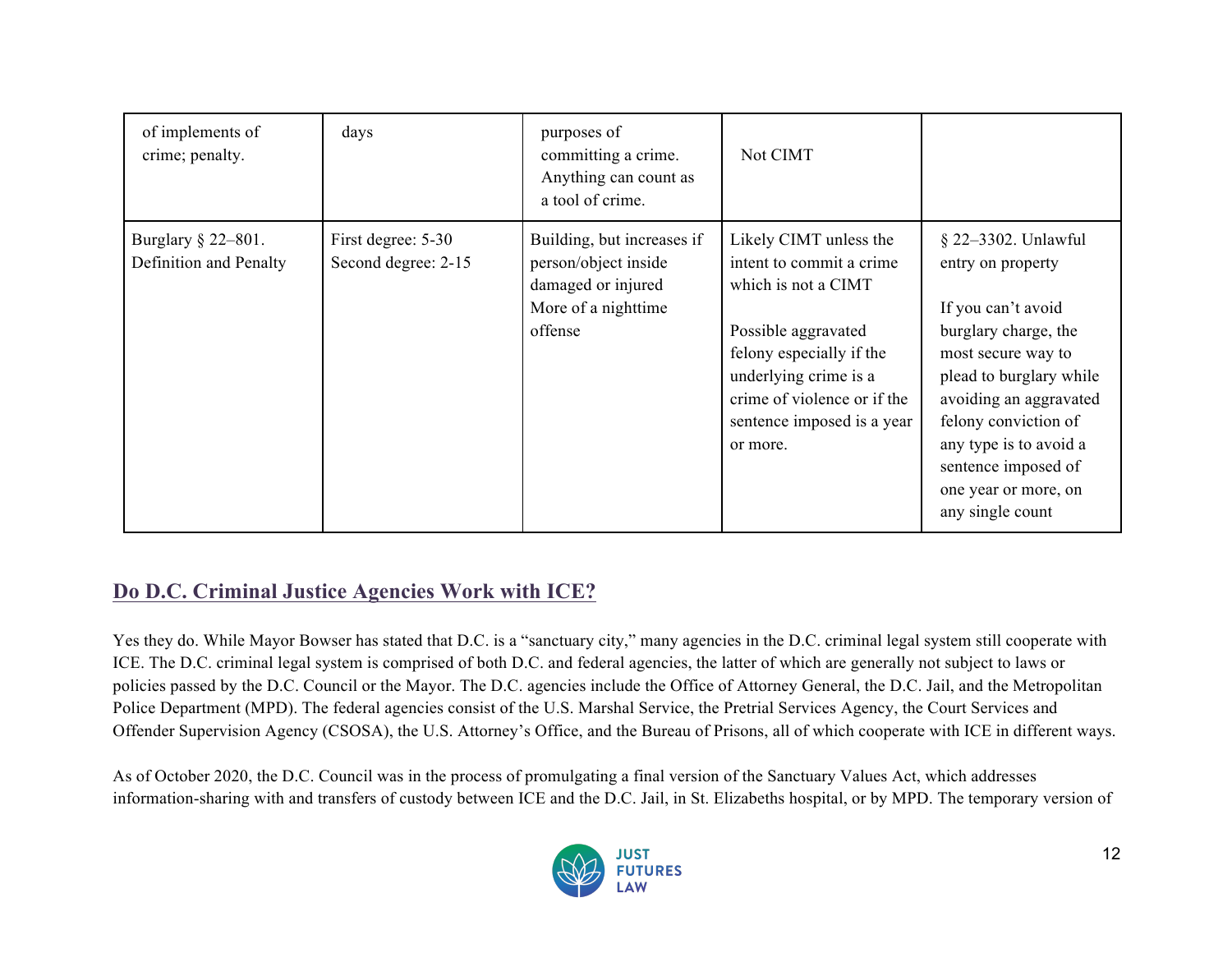the Act<sup>9</sup> prohibits the D.C. Jail, St. Elizabeths, and MPD from sharing release date, name, and address information with ICE. Despite this law, sometimes ICE has been present at the Jail when a noncitizen is released from D.C. Jail custody, where ICE then arrests and detains them.

There is a preliminary injunction<sup>10</sup> prohibiting the U.S. Marshals from seizing individuals for ICE who have otherwise been ordered released. See N.S. v Hughes No. 1:2020cv00101 (D.D.C. 2020). The U.S. Marshals are federal law enforcement agents who serve as the bailiffs in D.C. local courts and also transport detainees to and from the D.C. Jail. Prior to the injunction, the U.S. Marshals cooperated with ICE by notifying ICE of individuals suspected of being deportable and by holding individuals ordered released by the court for transfer to ICE when requested. Despite a federal court order prohibiting them from seizing individuals pursuant to ICE detainers, the Marshals currently have a policy under which they transfer individuals into ICE custody if ICE is in the courthouse at the time the individual is ordered released.

### **How will ICE Know that the Individual is a Noncitizen?**

ICE uses the criminal legal system to locate and detain deportable noncitizens. Agencies within the D.C. criminal legal system alert ICE, either directly or indirectly, when noncitizens are in their custody by:

#### **Fingerprinting**:

- When individuals are arrested and fingerprinted, ICE may receive an automated notification particularly if that individual has a prior fingerprint record in DHS databases.
- Once ICE is notified, they are able to coordinate with U.S. Marshals to pick up the noncitizen if that individual is ordered released at presentment (also known as "first appearance") or if their case is no papered, and transfer them into ICE custody.

#### **Pretrial Services:**

 $\overline{a}$ 

- The Pretrial Services Agency is a federal entity within CSOSA that makes recommendations to the court about a person's eligibility for release pending trial and that supervises defendants whom the court releases pending trial.<sup>11</sup> In order to make those recommendations, it collects information about newly arrested defendants, including country of origin and whether the individual is a U.S. citizen. It then provides this information to the Court.
- When Pretrial Services learns that a defendant is a noncitizen, they run an automated immigration status check which serves to notify ICE that the noncitizen is in their custody. Pretrial Services has also called ICE when they suspect someone they interview is a noncitizen, and

<sup>&</sup>lt;sup>9</sup> Sanctuary Values Amendment Act of 2019, Bill 23-0501.<br><sup>10</sup> Status of injunction current as of 10/28/2020.<br><sup>11</sup> D.C. does not have a bail or money bond system. Persons with pending charges in D.C. Superior Court are ei must comply with in order to remain on release status.

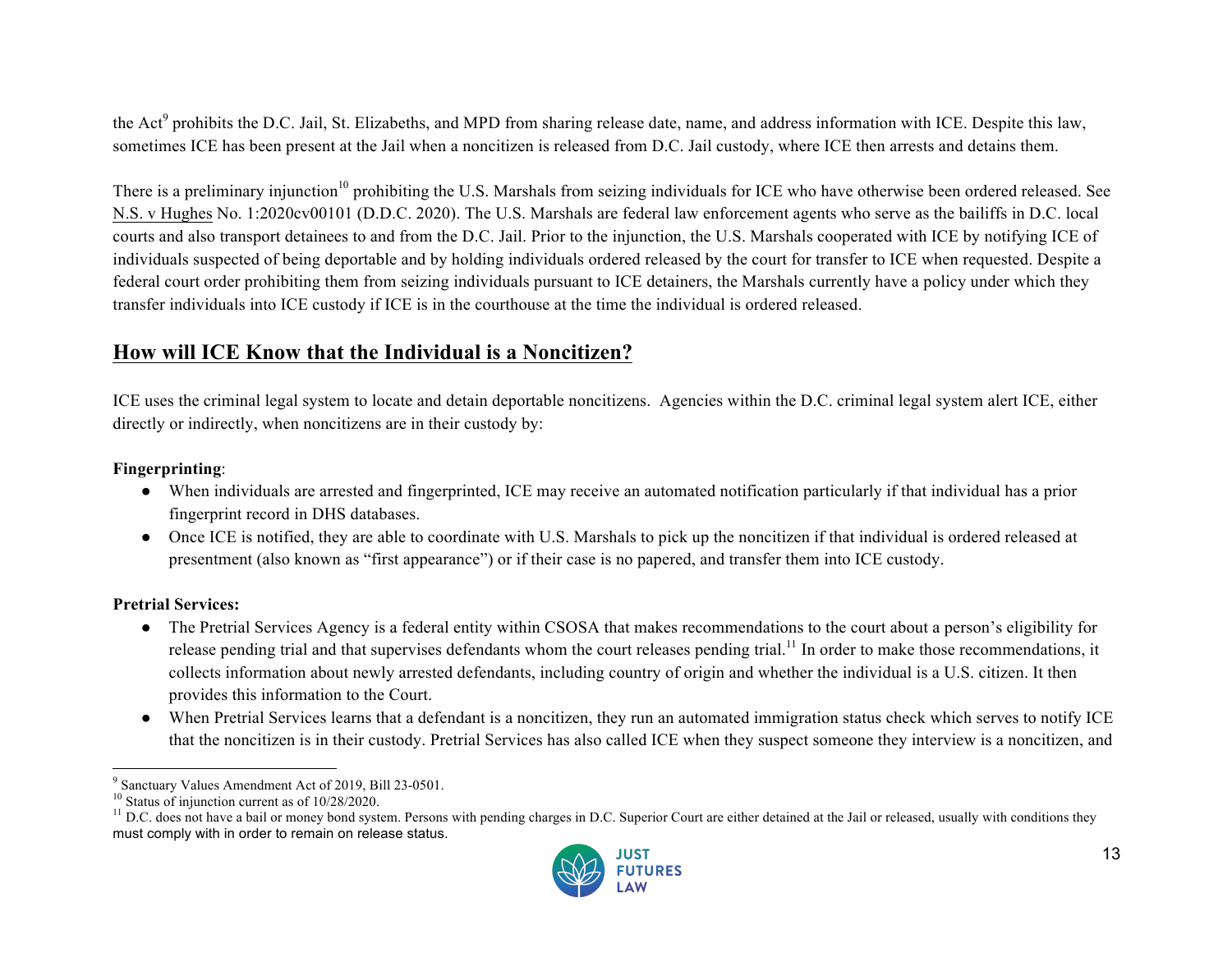has cooperated with ICE in the past if ICE reaches out for information. There have also been numerous incidents of ICE arresting noncitizens when they report to their Pretrial Services appointments.

● If you are advising a noncitizen defendant prior to presentment, you should consider whether to advise the defendant to decline to answer Pretrial Services' questions related to immigration status or to refuse entirely to answer any of Pretrial Services' questions. The consequence of declining to answer some or all questions, however, could be that the judge decides to hold the individual at presentment, meaning they will spend additional time in custody at the D.C. Jail before a subsequent hearing at which they can request release.

#### **Who is Most Likely to be Transferred into ICE Custody at Presentment?**

ICE can issue a detainer for anyone who is undocumented or deportable, including individuals with no previous criminal background. When a noncitizen is in police custody, ICE often works with the police or the U.S. Marshals to coordinate a transfer from police custody to ICE custody. This often happens after presentment in C-10. Certain noncitizens are at a higher risk for being picked up by ICE:

- Individuals who are undocumented
- Individuals with other pending criminal charges
- Individuals who have been convicted of a crime
- Individuals who have received a final order of removal (including those who failed to appear at their deportation hearing) but have not yet left the country
- Individuals already in deportation proceedings
- Individuals who have reentered illegally after deportation
- Individuals charged with serious felonies

While ICE technically can also issue detainer requests for individuals who are DACA recipients, TPS recipients, or individuals in the United States on a valid student visa (all of which involve an element of discretion), ICE is unlikely to do so on the basis of simple protest related charges unless the individual has some other criminal history as described above.

#### **ICE at the Courthouse**

Although it is not common, as of October 2020, there have been at least two reported instances of ICE seeking to arrest a noncitizen inside or near D.C. Superior Court when appearing later for their court dates after having been released from C-10.

# **Tips to help assess risk to your client of transfer into ICE custody.**

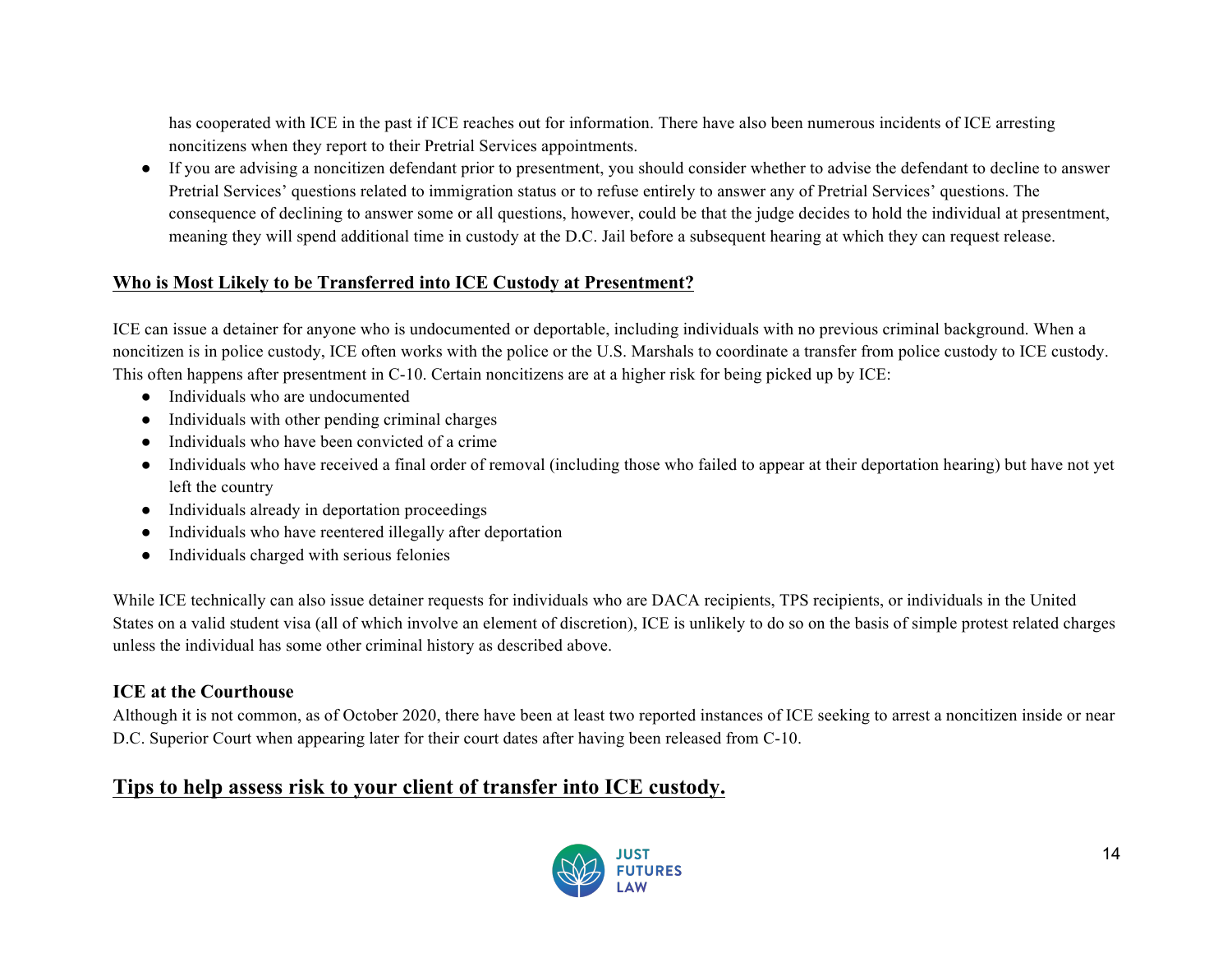- 1. Understand your client's immigration status and whether their prior criminal history or current charges in light of their status puts them at risk of transfer into ICE custody for placement into removal proceedings. Encourage clients to visit an immigration attorney prior to participating in a given action to understand potential defenses to deportation available to them if placed in removal proceedings.
- 2. Understand the person's goals and help them assess their personal risk. Keep in mind that some people want to test the system and are willing to risk arrest and transfer to ICE.
	- a. Example: In one action, a group wanted to pressure the local government to enact a tighter and stronger sanctuary city policy. They refused to disclose their names, address, DOB, POB or other information in a booking sheet. These tactics increased the risk of longer pre-trial detention and ICE transfer. Attorneys elected to do research around transfers and developed a political and advocacy strategy that could support their goals.
- 3. Find out if this a high risk action or a low risk action. Green actions include large marches, like the Women's March. Red actions might involve night-time protests or direct actions on government buildings.
- 4. Remember to ask about client's social media use and advise clients that police and ICE are often scanning social media sites. It might be a good idea to have those sites go dormant or private.
- 5. Phone security practices: Assume that your phone will be taken by police if arrested and understand that the police could then seek a warrant to search your phone. At the same time, they are a powerful tool to document abuses and surveillance by police.
- 6. If they are arrested, it's a good rule of thumb to assert Miranda  $(5<sup>th</sup>$  Amendment) rights, to ask for an attorney, and to decline to provide any immigration status information or answer "Place of Birth" questions.
- 7. Encourage them to be in contact with local organizers and people involved in jail support. They will have information about jail support and release.

#### **Common questions:**

**1. Should I carry ID?**

If you use a non-D.C. ID, you might not be eligible for a D.C. disposition called "post and forfeit." "Post and forfeit" is an option for a limited number of low-level misdemeanor charges; it allows D.C. resident to post a small amount of money, usually \$50, after an arrest

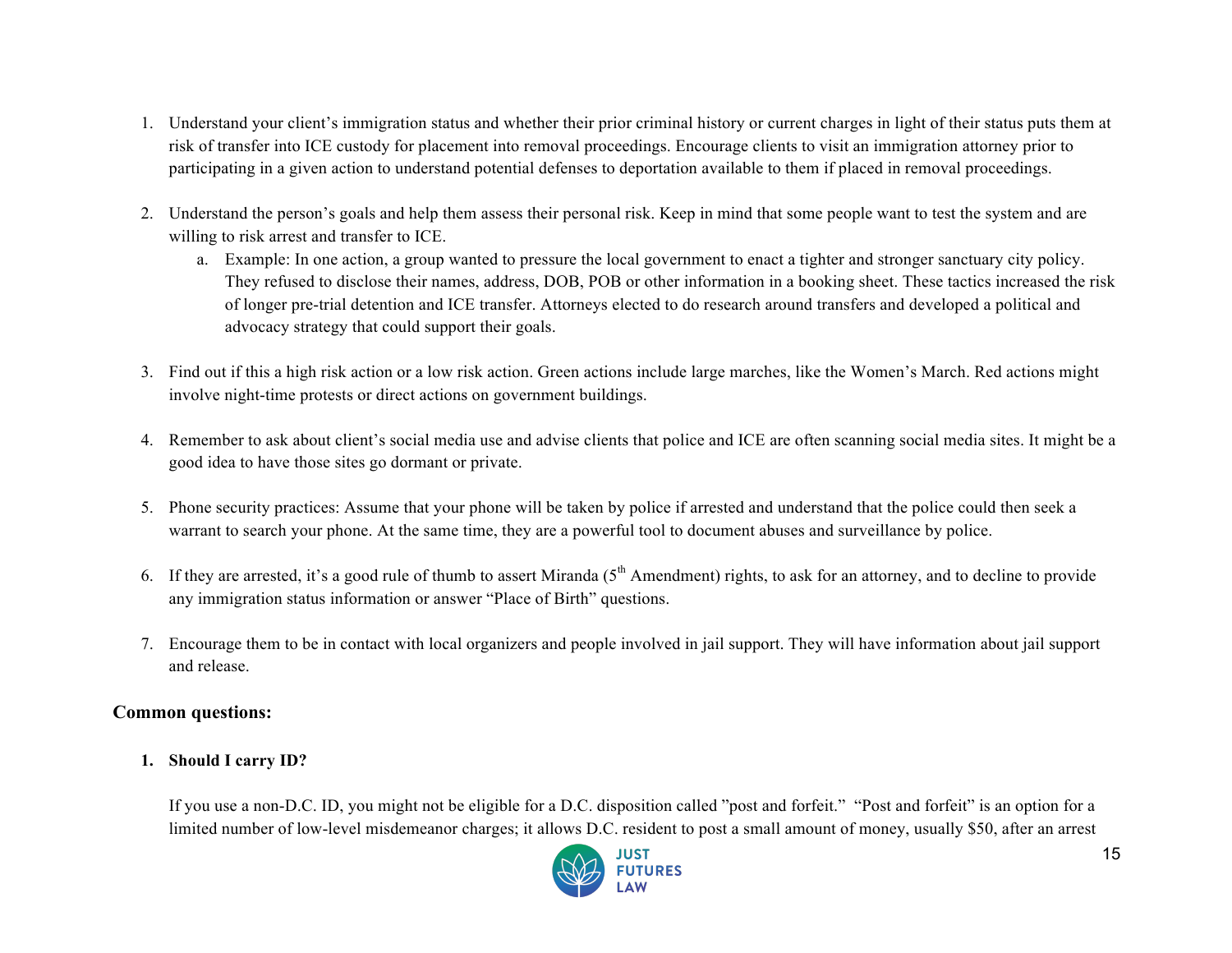(which does not constitute a conviction for immigration purposes but could have consequences for discretionary types of relief). However, post and forfeit are usually offered for large "corporate" marches.

A passport, special lD/license for noncitizens, consular matricula card, or any immigration card is evidence that can be used to prove you are a noncitizen in immigration court. If you are arrested in D.C., however, such identification would provide law enforcement information about your noncitizen status that you might otherwise choose not to provide. Consider whether you want to carry such ID and risk D.C. law enforcement having proof that you are a noncitizen.

#### **2. If I am arrested, for how long will I be locked up?**

It depends.

It could be relatively quick if DC MPD are offers you "post and forfeit" or "citation release." If you are given the post and forfeit option, you will be released, after you "post" the fee, from the police station. Some offenses are eligible for "citation release." This is when a person is booked at the police station but then released with a date to appear in court on a specific date in the future. (D.C. does not have a money bond system; you cannot "post bail" from the police station or from court.) Both post and forfeit and citation release are entirely discretionary and only available for a relatively small number of low-level, non-violent, misdemeanors.

If you are not able to "post and forfeit" or you do not receive a "citation release," you will be taken from the police station to the Central Cell Block and held in police custody until you are presented in court. (This is called a "presentment" or an "first appearance.") Court is closed on Sundays, so if you are arrested on a Saturday, you will stay in police custody until you appear in court on Monday. When you go to court, if the prosecutor decides to "paper your case" (bring charges against you), then the court will either order you released, usually with conditions or will order that you be detained. If you were held in police custody, an attorney will meet with you in court and explain more about your chances for release and the hearings you are entitled to if the prosecutor requests detention pending trial.

#### **3. What happens if I don't answer questions about my immigration status or place or birth when I'm being booked by D.C. authorities?**

- a. They could detain you longer. But it may help you avoid being targeted by ICE.
- b. Note that if you are advising a noncitizen defendant you should consider whether to advise the defendant to decline to answer Pretrial Services' questions related to immigration status or to refuse to answer all of Pretrial Services' questions altogether. The